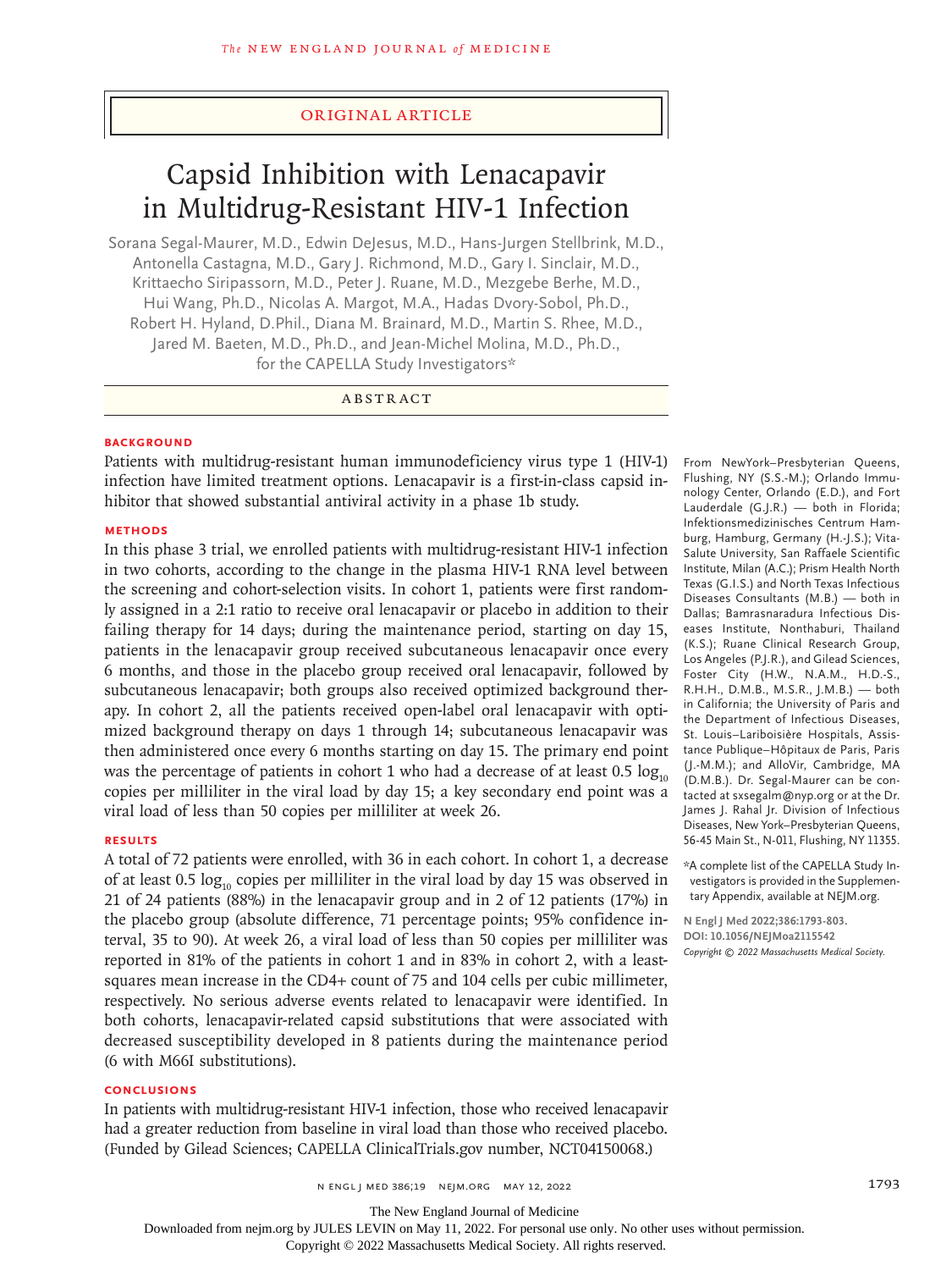OR MOST PATIENTS WITH HUMAN IMMU-<br>nodeficiency virus type 1 (HIV-1) infection,<br>an effective antiretroviral regimen can be<br>devised.<sup>1</sup> However, some patients have multiple or most patients with human immunodeficiency virus type 1 (HIV-1) infection, an effective antiretroviral regimen can be treatment failures due to viral resistance or unacceptable side effects to medication and no longer have durable viral suppression.<sup>2,3</sup> Patients with multidrug-resistant HIV-1 are at increased risk for hospitalization, progression to acquired immunodeficiency syndrome, and death.<sup>4</sup>

Lenacapavir is a first-in-class inhibitor of HIV-1 capsid function.5 By interfering with capsid-mediated nuclear uptake of preintegration complexes and impairing virion production, lenacapavir inhibits viral replication at both early and late stages of the life cycle. In vitro, lenacapavir has antiviral activity against viral mutations that are resistant to major antiretroviral classes of drugs.<sup>6,7</sup> Lenacapavir can be administered in a long-acting fashion — up to every 6 months subcutaneously or weekly orally — because of its picomolar potency, low clearance, and slow release kinetics.5,8,9 In a phase 1b study, lenacapavir showed substantial antiviral activity.10 In the ongoing phase 3 CAPELLA trial, we assessed the efficacy and safety of lenacapavir in patients with multidrug-resistant HIV-1 infection.

#### **METHODS**

#### **Patients**

*A Quick Take is available at NEJM.org*

> From November 2019 through January 2021, we screened and enrolled patients at 42 investigational sites in 11 countries. Eligible patients were 12 years of age or older and had received a stable failing drug therapy (as indicated by an HIV-1 RNA level of ≥400 copies per milliliter) for at least 8 weeks, with documented resistance to at least two antiretroviral medications from at least three of the four main classes (nucleoside reverse-transcriptase inhibitors, non–nucleoside reverse-transcriptase inhibitors, protease inhibitors, and integrase strandtransfer inhibitors) and to no more than two fully active antiretroviral drugs from the four main classes that could be effectively combined. (For fixed-dose combination drugs, we evaluated the resistance to each of the individual components.) Full eligibility criteria are provided in the protocol, available with the full text of this article at NEJM.org.

## **Trial Design and Regimens**

The trial design called for the enrollment of patients in one of two cohorts, according to the change in the plasma HIV-1 RNA level between the screening and cohort-selection visits occurring 14 to 30 days apart (Fig. 1A).

Cohort 1 was designed to include the first 36 patients who had a decrease of less than  $0.5 \log_{10}$ copies per milliliter (i.e., stable viremia confirming lack of response to the failing therapy) between the screening and cohort-selection visits and an HIV-1 RNA level of 400 copies or more per milliliter. These patients began a functional monotherapy period after having undergone randomization in a 2:1 ratio to receive either oral lenacapavir (600 mg on days 1 and 2 and 300 mg on day 8) or matching placebo in a directly observed fashion while continuing their failing therapy. The investigators, patients, and trial personnel were unaware of randomized assignments during the functional monotherapy period. In the maintenance period, starting on day 15, patients in the lenacapavir group received subcutaneous lenacapavir (927 mg as two 1.5-ml injections in the abdomen), which was subsequently administered by a health care professional once every 6 months, plus optimized background therapy. Those in the placebo group received oral lenacapavir (600 mg on days 15 and 16 and 300 mg on day 22), followed by subcutaneous lenacapavir plus optimized background therapy.

Cohort 2 was designed to include patients who had a decrease of at least  $0.5 \log_{10}$  copies per milliliter between the screening and cohortselection visits, a viral load of less than 400 copies per milliliter, or both; patients who had been found to be eligible to participate in cohort 1 after closure of enrollment in that cohort could also be included. All the patients in cohort 2 received open-label oral lenacapavir (600 mg on days 15 and 16 and 300 mg on day 22), followed by subcutanneous lenacapavir, with optimized background therapy on day 1 and started to receive subcutaneous lenacapavir once every 6 months on day 15.

## **End Points and Assessments**

Primary and secondary efficacy end points were evaluated in cohort 1. The primary efficacy end point was the percentage of patients who had a reduction from baseline of at least  $0.5 \log_{10}$  copies

The New England Journal of Medicine

Downloaded from nejm.org by JULES LEVIN on May 11, 2022. For personal use only. No other uses without permission.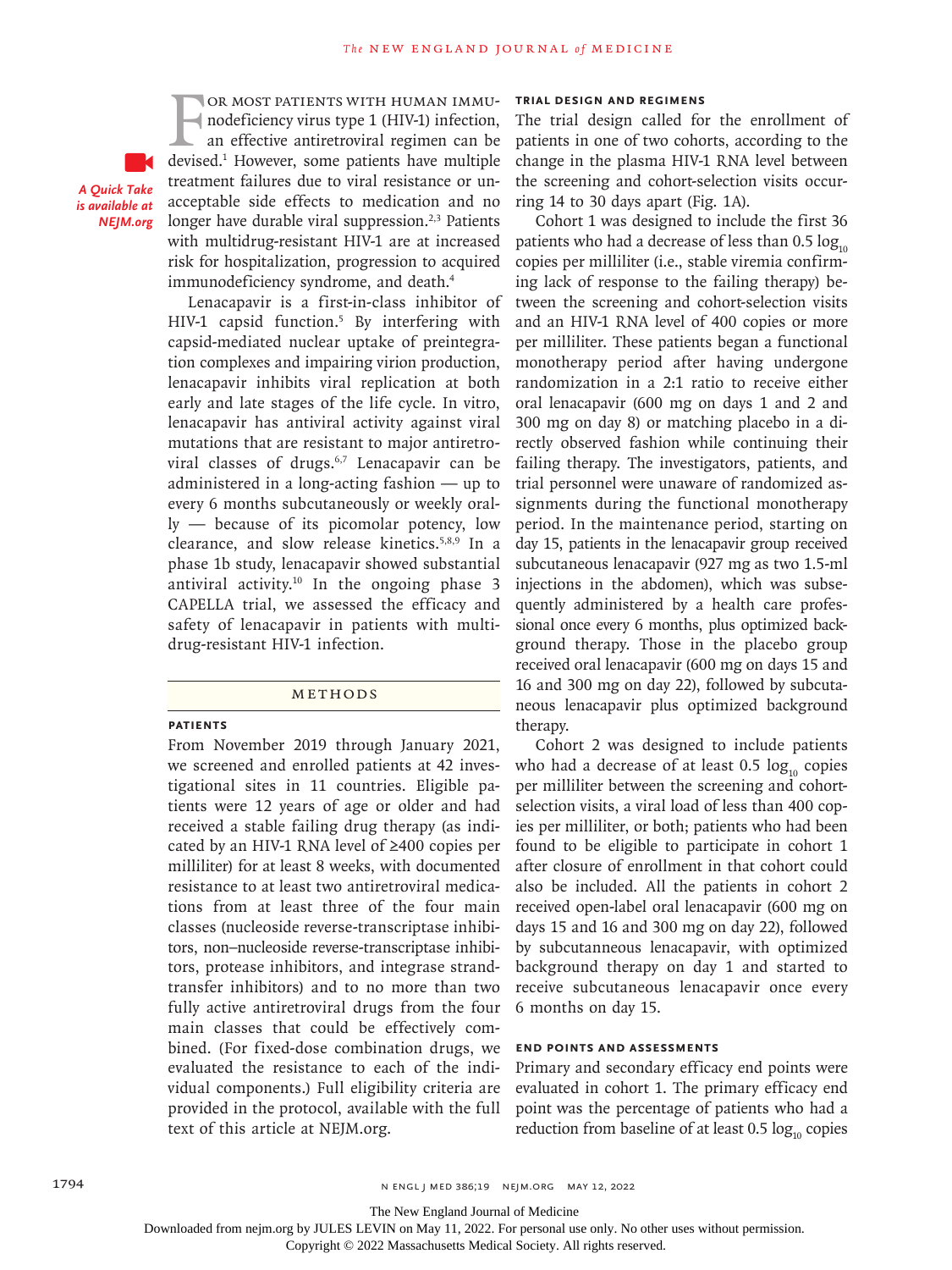per milliliter in the plasma HIV-1 RNA viral load (by TaqMan, version 2.0 [Roche]) by day 15 (end of the functional monotherapy period). The secondary end points were the percentage of patients with a viral load of less than 50 copies per milliliter and the percentage with a viral load of less than 200 copies per milliliter at week 26 after the initiation of subcutaneous lenacapavir. Other key efficacy end points included changes in the viral load and CD4+ count. Since cohort 2 was primarily designed to provide access to lenacapavir for patients who had met the same eligibility criteria as those in cohort 1 but were not eligible for randomization, the efficacy in this cohort was not included in the prespecified end points.

Virologic failure for the purpose of resistance analysis was defined as any of the following: a confirmed HIV-1 RNA load of at least 50 copies per milliliter and a decrease of less than  $1 \log_{10}$ copy per milliliter at week 4 after the initiation of oral lenacapavir, a confirmed rebound in the viral load to at least 50 copies per milliliter after a previous measure of less than 50 copies per milliliter, a confirmed increase from the nadir value of more than 1  $log_{10}$  copy per milliliter, or a viral load of at least 50 copies per milliliter at week 26 or at the time of trial discontinuation.

We performed capsid genotypic and phenotypic resistance analysis (Monogram Biosciences) using a sample obtained at the initial visit for the evaluation of potential virologic failure; a sample that was obtained at the confirmation visit was tested for resistance to protease, reversetranscriptase, and integrase inhibitors. We report the change in drug susceptibility as compared with wild-type control. Measurement of lenacapavir was performed with the use of a validated liquid chromatography–tandem mass spectrometry bioanalytical method with a range of 0.1 to 500 ng per milliliter.

#### **Oversight**

The trial was approved by the institutional review board or ethics committee at each site and was conducted in compliance with international laws and guidelines. All the patients provided written informed consent. The trial was designed and conducted by the sponsor (Gilead Sciences) in collaboration with the investigators. The sponsor collected the data, monitored trial conduct, and performed the statistical analyses.

# **Statistical Analysis**

We calculated that a sample size of 36 patients (24 in the lenacapavir group and 12 in the placebo group) in cohort 1 would provide a power of more than 90% to detect an absolute difference between lenacapavir and placebo of 60 percentage points in the proportion of patients with a reduction of at least  $0.5 \log_{10}$  copies per milliliter on day 15 (the primary efficacy end point). We used Barnard's unconditional exact method to compare the between-group difference in proportions, with an alpha level set at 0.05 to evaluate superiority. The point estimate and the 95% confidence interval were calculated with the use of the Chan and Zhang method.<sup>11</sup> As a supportive analysis, we performed a rank analysis of covariance using the primary efficacy end point as a dependent variable, the trial group as a main effect, and the baseline HIV-1 RNA level as a covariate. We used the Food and Drug Administration Snapshots algorithm to assess the secondary end point of the percentage of patients in cohort 1 with a viral load below 50 copies per milliliter and below 200 copies per milliliter at week 26.12 All the patients who had received at least one dose of lenacapavir were assessed for safety. Included in the analyses were all efficacy data through week 26 for both cohorts and all available cumulative safety data as of the data-cutoff date of August 5, 2021.

## **RESULTS**

#### **Characteristics of the Patients**

Of the 144 patients who underwent screening, 72 were enrolled in the trial (Fig. 1B). Of these patients, 36 were enrolled in cohort 1 (with 24 assigned to receive lenacapavir and 12 assigned to receive placebo during the functional monotherapy period), and 36 were enrolled in cohort 2 (Table 1). Three patients were enrolled in cohort 2 because they did not meet the inclusion criteria for cohort 1, and 33 patients were enrolled after cohort 1 had been closed. The randomized groups in cohort 1 were balanced with respect to demographic characteristics. However, the patients in the lenacapavir group had a lower median HIV-1 RNA value than those in the placebo group (4.2  $log_{10}$  copies vs. 4.9  $log_{10}$  copies per milliliter). Although most of the patients had severe immunodeficiency (75% with a CD4+ count of <200 cells per cubic millimeter), the

The New England Journal of Medicine

Downloaded from nejm.org by JULES LEVIN on May 11, 2022. For personal use only. No other uses without permission.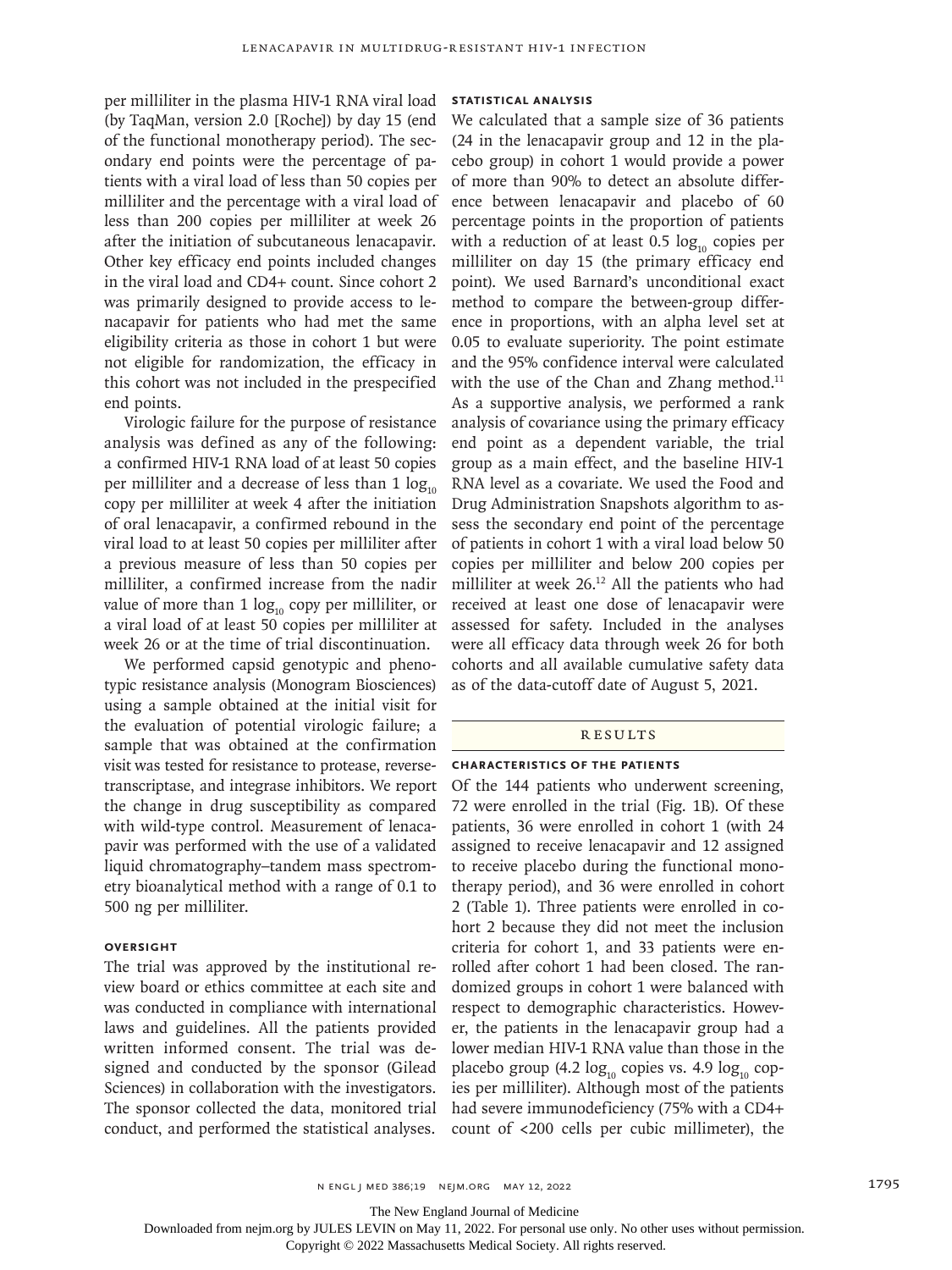

1796 **n engl j med 386;19** n engl j med 386;19 nejm.org May 12, 2022

The New England Journal of Medicine

Downloaded from nejm.org by JULES LEVIN on May 11, 2022. For personal use only. No other uses without permission.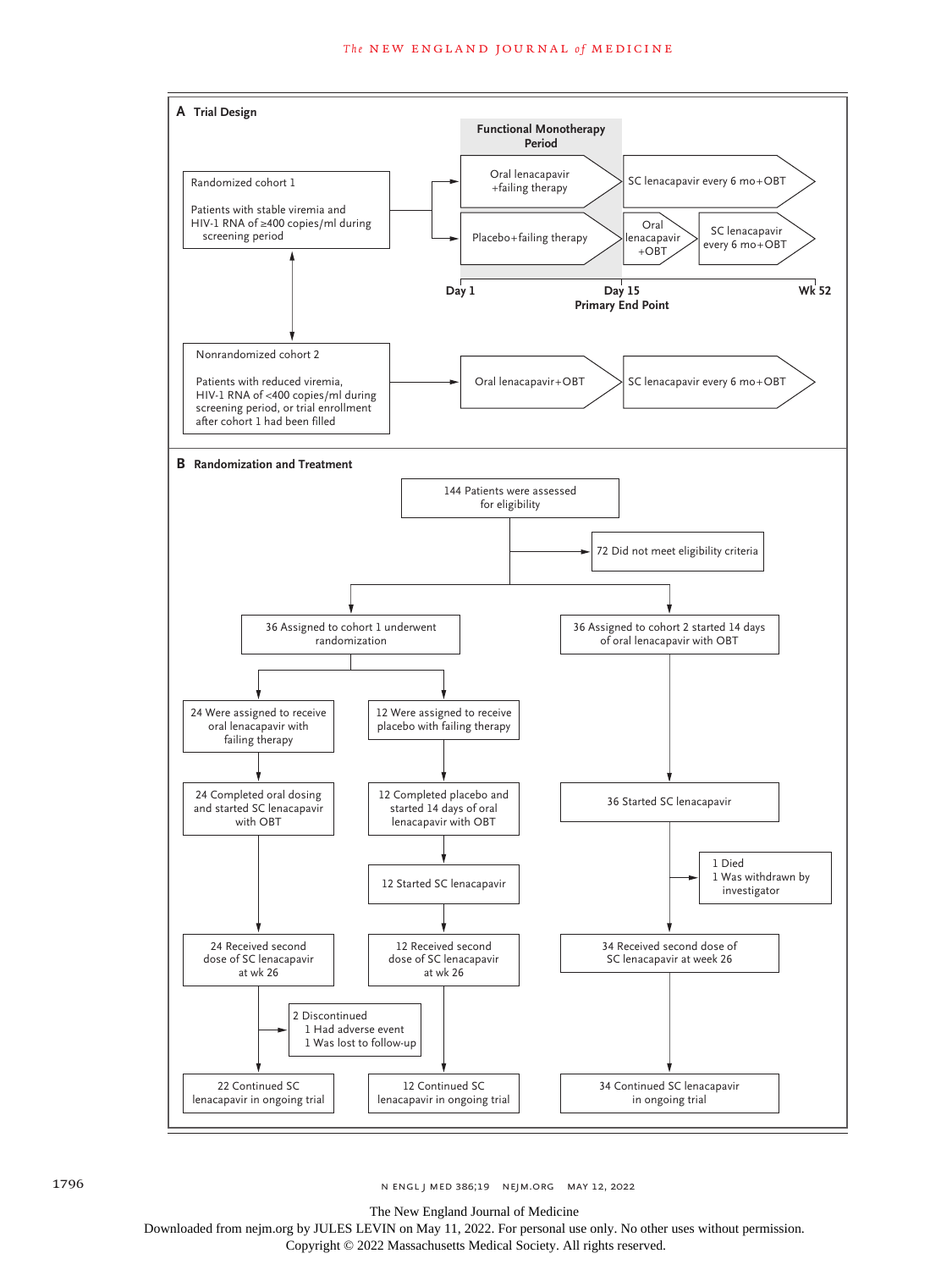**Figure 1 (facing page). Trial Design and Randomization.** Panel A shows the overall trial design in which patients with multidrug-resistant human immunodeficiency virus 1 (HIV-1) infection were assigned to one of two cohorts according to the change in their HIV-1 RNA viral load and log<sub>10</sub> copies per milliliter between the screening and cohort-selection visits. In cohort 1, patients were randomly assigned to receive either oral lenacapavir or placebo plus their already failing drug therapy for the first 14 days and subsequently received subcutaneous (SC) lenacapavir or oral lenacapavir, respectively, along with optimized background therapy (OBT). In cohort 2, all the patients received oral lenacapavir, followed by SC lenacapavir once every 6 months, and started OBT at day 1. The primary end point was the percentage of patients in cohort 1 who had a decrease in viral load from baseline of at least 0.5  $log_{10}$  copies per milliliter by day 15. Panel B shows the randomization and treatment schedules in the two cohorts as of the data cutoff at week 26. In cohort 2, among the 36 patients, 3 did not meet the criteria for reduced viremia during their cohort-selection visit, whereas 33 were enrolled in the trial after closure of cohort 1.

median CD4+ count was higher in the lenacapavir group than in the placebo group (172 cells vs. 85 cells per cubic millimeter). As compared with the overall global HIV-1 population, the trial patients had more advanced HIV-1 infection, which was consistent with a history of multidrug resistance, and a majority (58%) were from the United States (Table S1).

The patients in cohort 1 had undergone previous treatment with a median of nine antiretroviral medications and had a median overall susceptibility score for the failing regimens of 0.8. (The drug susceptibility score to an individual antiretroviral medication was determined according to a proprietary algorithm, with 1.0 indicating full susceptibility, 0.5 partial susceptibility, and 0 no susceptibility; the overall susceptibility score was a sum of individual susceptibility scores.) Resistance to all four major classes of antiretroviral medications was reported in 47% of the patients. Many of the patients had exhausted both the integrase (54%) and protease inhibitor (42%) classes owing to resistance, whereas others had resistance to agents that have recently been approved for heavily treatment-experienced adults (ibalizumab in 11 of 33 patients [33%] and fostemsavir in 10 of 33 [30%]). Of the 36 trial patients, 6 (17%) had no fully active agents in their optimized background therapy. The characteristics of the patients in cohort 2 were similar to those in cohort 1.

All the patients in cohorts 1 and 2 completed the functional monotherapy period or oral lenacapavir course, respectively, and all received their first dose of subcutaneous lenacapavir. One patient died (at week 10), and 3 patients discontinued lenacapavir: 1 because of an adverse event (a grade 1 injection-site nodule) at week 62, 1 because of loss to follow-up at week 26, and 1 at the investigator's discretion because of nonadherence to the regimen at week 16. For the safety analysis, the median duration of followup was 438 days (range, 292 to 583) in cohort 1 and 254 days (range, 90 to 513) in cohort 2.

## **Efficacy**

During the functional monotherapy period in cohort 1, the primary efficacy outcome of a reduction of at least 0.5  $log_{10}$  copies per milliliter in HIV-1 RNA occurred in 21 of 24 patients (88%) in the lenacapavir group and in 2 of 12 patients (17%) in the placebo group (absolute difference, 71 percentage points; 95% confidence interval [CI], 35 to 90; P<0.001). The least-squares mean (±SE) change in the viral load was −2.10±0.15  $log_{10}$  copies per milliliter in the lenacapavir group and  $0.07\pm0.22 \log_{10}$  copies per milliliter in the placebo group (least-squares mean difference, −2.17; 95% CI, −2.74 to −1.59) (Fig. 2A). In a post hoc analysis with adjustment for the baseline viral load, the between-group difference in percentages remained significant (88% vs. 17%; P<0.001).

During the maintenance period in cohort 1, in evaluations performed at 26 weeks, a viral load of less than 50 copies per milliliter was reported in 29 of 36 patients (81%; 95% CI, 64 to 92) and a viral load of less than 200 copies per milliliter in 32 of 36 patients (89%; 95% CI, 74 to 97) (Fig. 2B and Table S2). The mean change in viral load was −2.58±1.04 log<sub>10</sub> copies per milliliter. In cohort 2, a viral load of less than 50 copies per milliliter was reported in 30 of 36 patients (83%) and a viral load of less than 200 copies per milliliter in 31 of 36 patients (86%). The mean change from baseline was  $-2.49\pm1.34 \log_{10}$  copies per milliliter. While the patients were receiving lenacapavir, CD4+ counts increased at week 26 by a least-squares mean of 75 (95% CI, 40 to 110) in cohort 1 and 104 (95% CI, 69 to 139) in cohort 2 (Fig. 2C). Overall, the percentage of patients with a CD4+ count of less than 50 cells per cubic millimeter decreased from 24% (in 17 of 72 patients) to 0% (in 0 of 67 patients).

n engl j med 386;19 nejm.org May 12, 2022 1797

The New England Journal of Medicine

Downloaded from nejm.org by JULES LEVIN on May 11, 2022. For personal use only. No other uses without permission.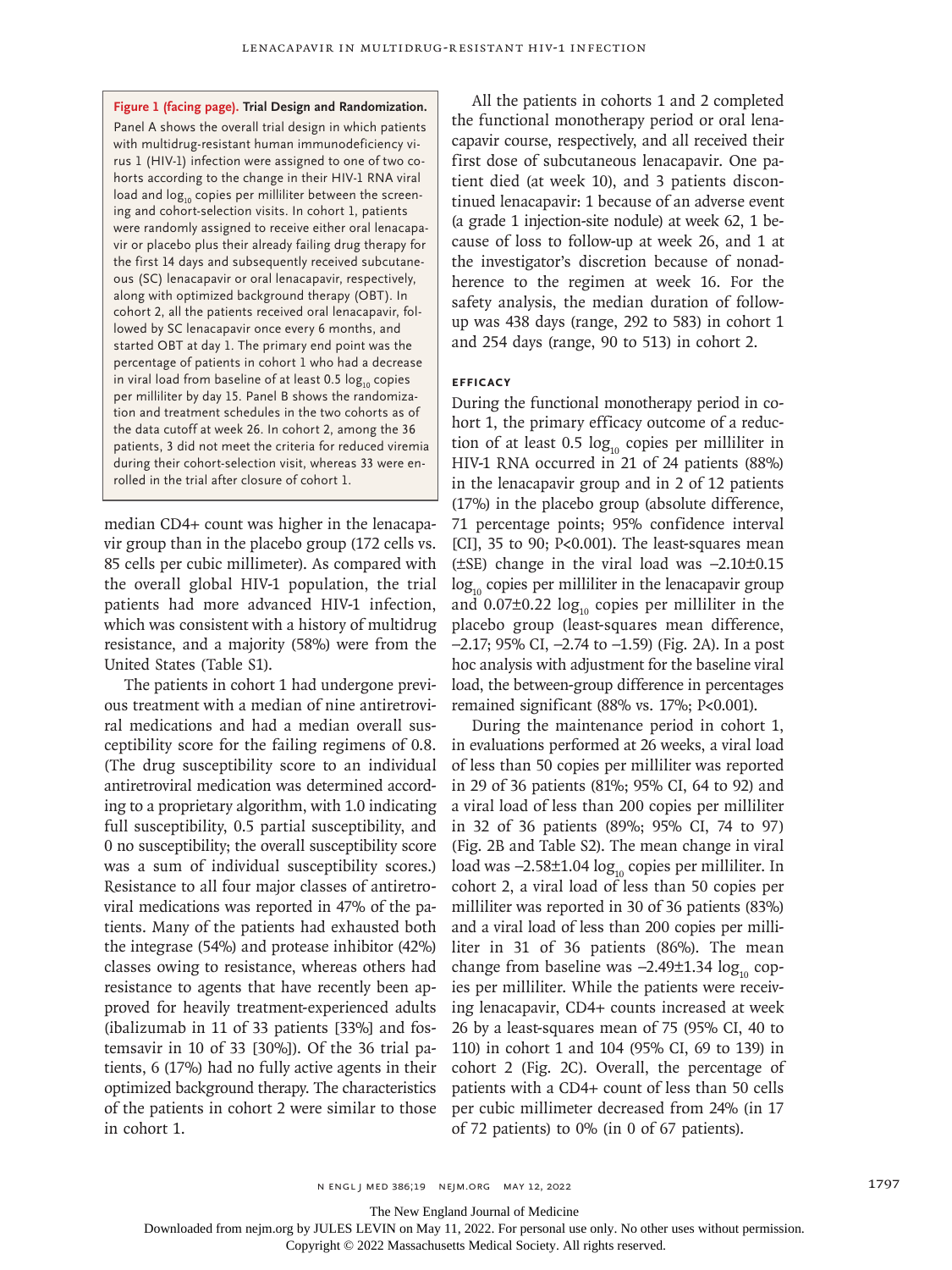| Table 1. Characteristics of the Patients at Baseline.* |                           |                       |                           |                                   |
|--------------------------------------------------------|---------------------------|-----------------------|---------------------------|-----------------------------------|
| Characteristic                                         | Cohort 1                  |                       | Cohort 2                  | <b>All Patients</b><br>$(N = 72)$ |
|                                                        | Lenacapavir<br>$(N = 24)$ | Placebo<br>$(N = 12)$ | Lenacapavir<br>$(N = 36)$ |                                   |
| Median age (range) - yr                                | $55(24-71)$               | $54(27-59)$           | $49(23 - 78)$             | $52(23-78)$                       |
| Female sex - no. (%)                                   | 7(29)                     | 3(25)                 | 8(22)                     | 18 (25)                           |
| Race - no. (%) <sup>+</sup>                            |                           |                       |                           |                                   |
| <b>Black</b>                                           | 10(42)                    | 6(55)                 | 11(31)                    | 27 (38)                           |
| White                                                  | 12(50)                    | 4(36)                 | 13(36)                    | 29(41)                            |
| Asian                                                  | 2(8)                      | 1(9)                  | 12(33)                    | 15 (21)                           |
| Data could not be collected                            | $\mathbf{0}$              | 1(9)                  | $\mathbf 0$               | 1(1)                              |
| Hispanic or Latinx ethnic group - no. (%)              | 6(25)                     | 4(36)                 | 5(14)                     | 15(21)                            |
| Viral load t                                           |                           |                       |                           |                                   |
| Mean $-\log_{10}$ copies/ml                            | $3.97 \pm 0.92$           | $4.87 \pm 0.39$       | $4.06 \pm 1.16$           | $4.17 \pm 1.03$                   |
| Median (range) $-\log_{10}$ copies/ml                  | $4.2(2.3-5.4)$            | $4.9(4.3-5.3)$        | $4.5(1.3-5.7)$            | $4.5(1.3-5.7)$                    |
| Patients with >100,000 copies/ml - no. (%)             | 1(4)                      | 6(50)                 | 7(19)                     | 14 (19)                           |
| CD4+ count                                             |                           |                       |                           |                                   |
| Mean — cells/mm <sup>3</sup>                           | 199±166                   | $85 + 63$             | $258 + 273$               | $210+224$                         |
| Median (range) - cells/mm <sup>3</sup>                 | 172 (16-827)              | $85(6 - 237)$         | $195(3 - 1296)$           | $150(3 - 1296)$                   |
| Distribution - no. (%)                                 |                           |                       |                           |                                   |
| <50 cells/mm <sup>3</sup>                              | 3(12)                     | 4(33)                 | 9(25)                     | 16(22)                            |
| 50 to <200 cells/mm <sup>3</sup>                       | 13(54)                    | 7(58)                 | 10(28)                    | 30 (42)                           |
| 200 to <500 cells/mm <sup>3</sup>                      | 7(29)                     | 1(8)                  | 12(33)                    | 20(28)                            |
| $\geq$ 500 cells/mm <sup>3</sup>                       | 1(4)                      | 0                     | 5(14)                     | 6(8)                              |
| Resistance to $\geq$ 2 drugs in major class - no. (%)  |                           |                       |                           |                                   |
| <b>NRTI</b>                                            | 23 (96)                   | 12 (100)              | 36 (100)                  | 71 (99)                           |
| <b>NNRTI</b>                                           | 22(92)                    | 12 (100)              | 36 (100)                  | 70 (97)                           |
| Protease inhibitor                                     | 20 (83)                   | 8(67)                 | 30(83)                    | 58 (81)                           |
| <b>INSTI</b>                                           | 20(83)                    | 7(58)                 | 23(64)                    | 50 (69)                           |
| All 4 major classes                                    | 14 (58)                   | 3(25)                 | 16(44)                    | 33 (46)                           |
| Resistance to entry inhibitor - no./total no. (%)      |                           |                       |                           |                                   |
| Enfuvirtide                                            | 2/23(9)                   | 3/10 (30)             | 0/25(0)                   | 5/58(9)                           |
| Fostemsavir                                            | 5/23(22)                  | 5/10(50)              | 7/21(33)                  | 17/54(31)                         |
| Ibalizumab                                             | 8/23(35)                  | 3/10(30)              | 6/25(24)                  | 17/58 (29)                        |
| Maraviroc                                              | 19/24 (79)                | 8/11(73)              | 14/26(54)                 | 41/61(67)                         |
| Composition of optimized background therapy - no. (%)  |                           |                       |                           |                                   |
| <b>NRTI</b>                                            | 23 (96)                   | 9(75)                 | 29 (81)                   | 61(85)                            |
| <b>INSTI</b>                                           | 16(67)                    | 9(75)                 | 22(61)                    | 47 (65)                           |
| Protease inhibitor¶                                    | 12(50)                    | 9(75)                 | 24(67)                    | 45 (62)                           |
| <b>NNRTI</b>                                           | 6(25)                     | 4(33)                 | 14 (39)                   | 24 (33)                           |
| Ibalizumab                                             | 9(38)                     | 3(25)                 | 5(14)                     | 17(24)                            |
| Maraviroc                                              | 2(8)                      | 4(33)                 | 4(11)                     | 10(14)                            |
| Fostemsavir                                            | 3(12)                     | $\mathsf{O}\xspace$   | 5(14)                     | 8(11)                             |
| Enfuvirtide                                            | 1(4)                      | 2(17)                 | 2(6)                      | 5(7)                              |

1798 n engl j med 386;19 nejm.org May 12, 2022

The New England Journal of Medicine

Downloaded from nejm.org by JULES LEVIN on May 11, 2022. For personal use only. No other uses without permission.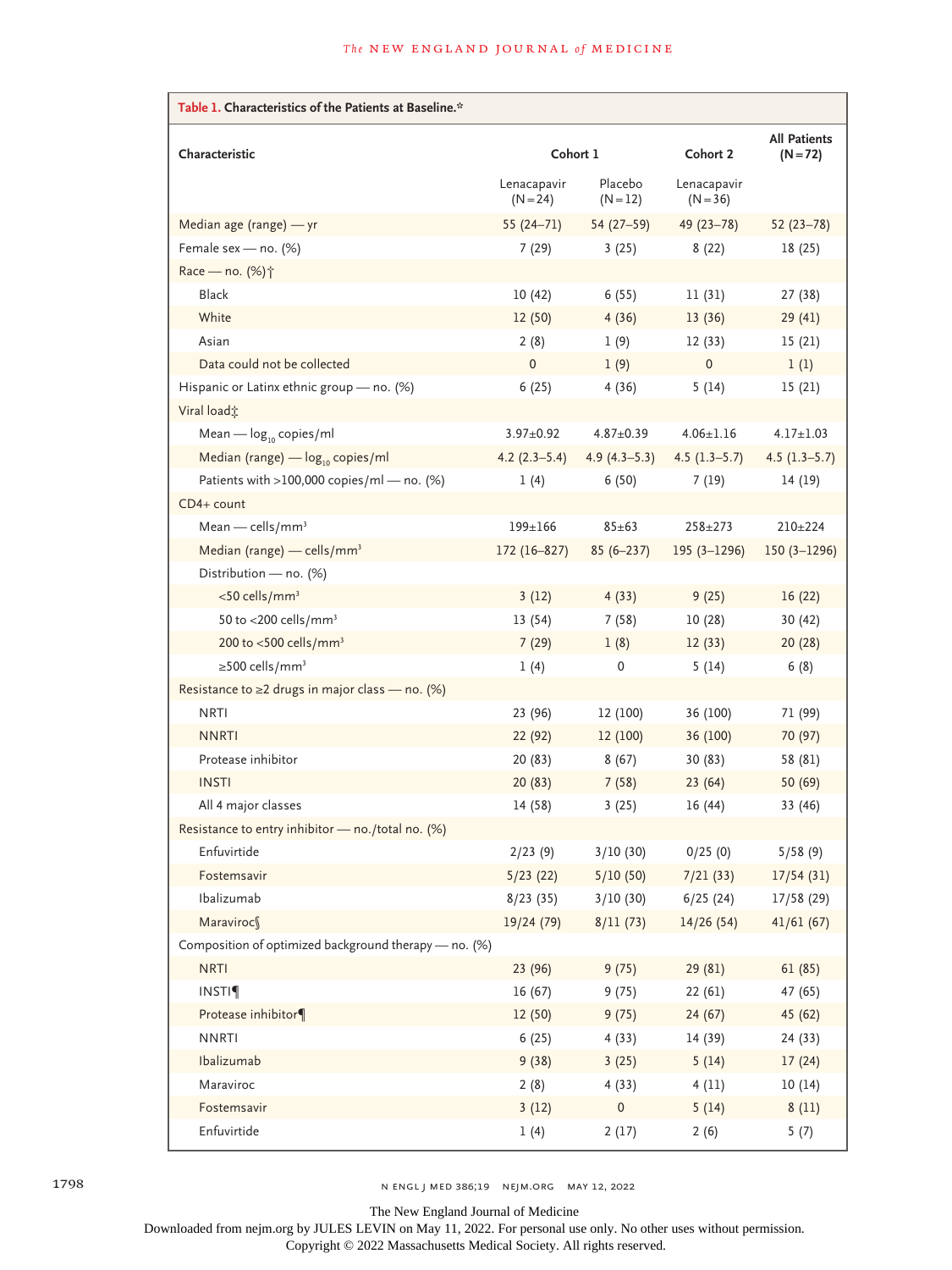| Table 1. (Continued.)                                                            |                           |                       |                           |                                   |
|----------------------------------------------------------------------------------|---------------------------|-----------------------|---------------------------|-----------------------------------|
| Characteristic                                                                   | Cohort 1                  |                       | Cohort 2                  | <b>All Patients</b><br>$(N = 72)$ |
|                                                                                  | Lenacapavir<br>$(N = 24)$ | Placebo<br>$(N = 12)$ | Lenacapavir<br>$(N = 36)$ |                                   |
| Median overall susceptibility score of optimized back-<br>ground therapy         | 2.0                       | 1.3                   | 2.0                       | 2.0                               |
| Number of fully active agents in the optimized back-<br>ground therapy - no. (%) |                           |                       |                           |                                   |
| $\mathbf{0}$                                                                     | 4(17)                     | 2(17)                 | 6(17)                     | 12(17)                            |
| 1                                                                                | 7(29)                     | 7(58)                 | 13 (36)                   | 27 (38)                           |
| $\geq$ 2                                                                         | 13(54)                    | 3(25)                 | 17(47)                    | 33 (46)                           |

\* Plus–minus values are means ±SD. Percentages may not total 100 because of rounding. INSTI denotes integrase strandtransfer inhibitor, NNRTI non–nucleoside reverse-transcriptase inhibitor, and NRTI nucleoside reverse-transcriptase inhibitor.

† Race was reported by the patients. In the placebo group, local regulators did not permit the collection of data regarding race or ethnicity in one patient. This patient was excluded from the denominator of the percentage calculation.

‡ Two participants in cohort 2 had a viral load of more than 400 copies per milliliter at screening but less than 50 copies per milliliter at enrollment.

§ Susceptibility to maraviroc was assessed by means of the Trofile coreceptor tropism assay (Monogram Biosciences), which indicates whether the activity of maraviroc is anticipated on the basis of coreceptor use (CCR5, CXCR4, or dual mix).

¶ Of the 72 patients in this category, 24 (33%) received dolutegravir twice a day and 22 (31%) received darunavir twice a day. The drug susceptibility score to an individual antiretroviral medication was determined according to a proprietary algorithm, with 1.0 indicating full susceptibility, 0.5 partial susceptibility, and 0 no susceptibility. The overall susceptibility score of the optimized background therapy was the sum of the individual scores. For historical resistance reports, the scores were derived from data provided by investigators.

load of less than 50 copies per milliliter at week 26 was higher among women, among those who were younger than 50 years of age, and among those who had a baseline viral load of less than 100,000 copies per milliliter (Table 2). The efficacy of lenacapavir was generally consistent regardless of the activity of the optimized background therapy, with similar results regardless of whether patients were receiving fully active agents or whether they had resistance to integrase inhibitors.

#### **Virologic Failure and Resistance**

Overall, 19 patients (11 in cohort 1 and 8 in cohort 2) met the criteria for resistance analysis and were evaluated for the emergence of capsid inhibitor resistance. Lenacapavir-associated capsid substitutions developed in 8 patients (4 in cohort 1 [1 in the lenacapavir group and 3 in the placebo group] and 4 in cohort 2) during the maintenance period. Among these patients, 6 had an M66I mutation (including one with M66I + N74D), 1 had a Q67H + K70R mutation, and 1 had a K70H mutation. The median change in lenacapavir susceptibility was an increase by a factor of During the functional monotherapy period in 234 in the patients with M66I mutations, 15 in cohort 1, at least one adverse event was reported

The percentage of patients who had a viral the patient with a Q67H + K70R mutation, and 265 in the patient with a K70H mutation. All the mutations occurred at amino acid residues that had previously been identified during selections for in vitro resistance.<sup>5</sup>

> Despite emerging resistance to lenacapavir, 4 of 8 patients had resuppression of HIV-1 RNA levels (<50 copies per milliliter) during receipt of lenacapavir; among the 4 patients without resuppression, 2 continued to have viremia, 1 died at week 10, and 1 discontinued lenacapavir after week 4 (Table S3). Of the 8 patients, 4 had no fully active agents in their optimized background therapy and 4 had poor adherence to the background therapy. All 8 patients had therapeutic levels of lenacapavir (range, 17.7 to 107.0 ng per milliliter at the time of virologic failure). Of the remaining 11 patients (10 who had no emerging capsid mutations and 1 who had assay failure), 7 patients had resuppression of HIV-1 RNA levels while continuing to receive lenacapavir. No patients had emerging resistance to the components of the optimized background therapy.

## **Safety**

The New England Journal of Medicine

Downloaded from nejm.org by JULES LEVIN on May 11, 2022. For personal use only. No other uses without permission.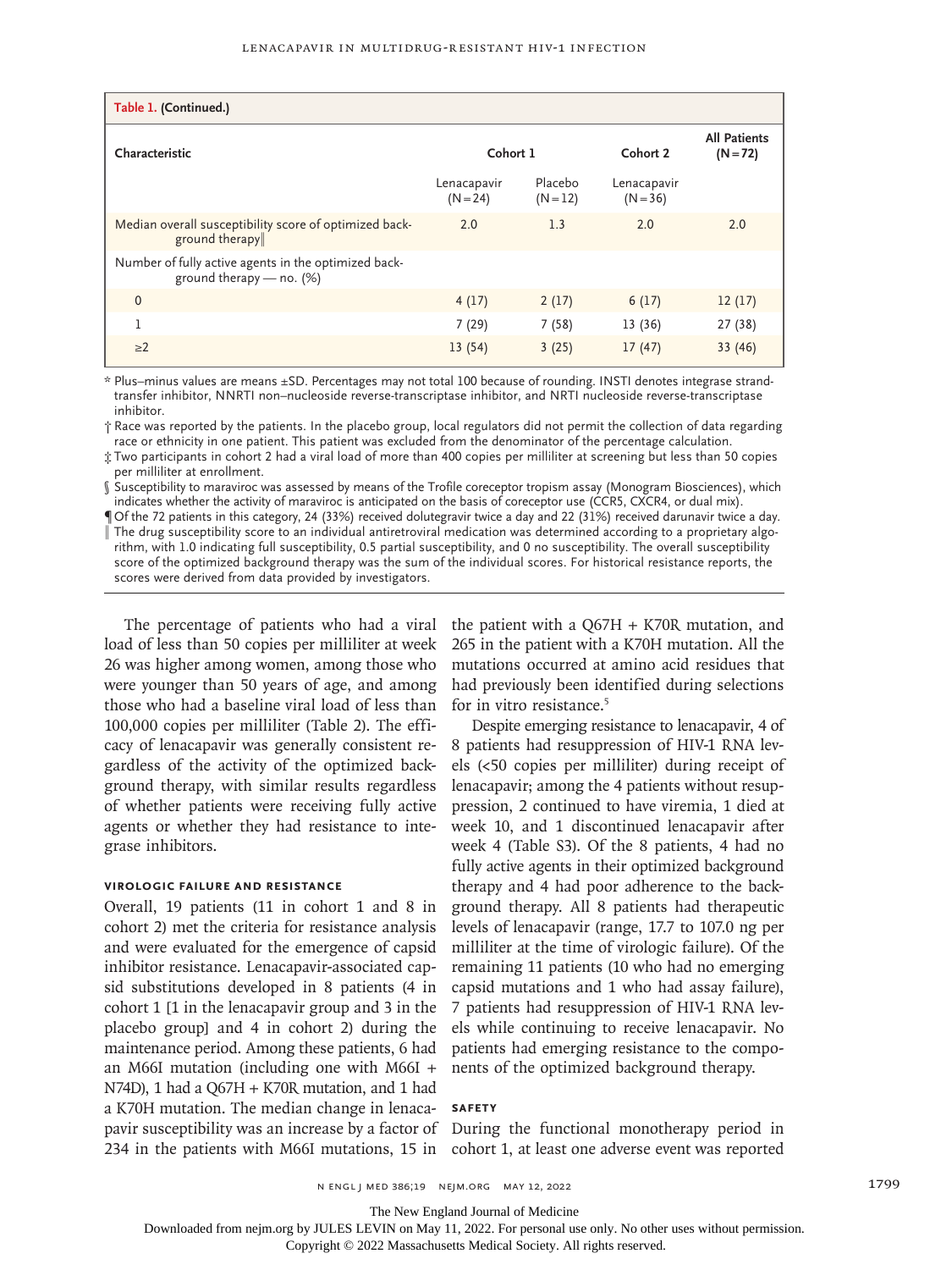

**Figure 2. Antiviral Activity of Lenacapavir by Day 15 and Virologic and Immunologic Response at Week 26.**

Panel A shows the least-squares (LS) mean change from baseline in the HIV-1 RNA level after adjustment for the baseline level in cohort 1 during the functional monotherapy (randomized) period. Panel B shows the percentage of patients who had less than 50 copies per milliliter of HIV-1 RNA in cohort 1 and cohort 2 at week 26. Panel C shows the LS mean change from baseline in the CD4+ count after adjustment for the baseline HIV-1 RNA and CD4+ values in each cohort through week 26 while the patients were receiving lenacapavir (i.e., ex-

> in 9 of 24 patients (38%) in the lenacapavir group and in 3 of 12 patients (25%) in the placebo group (Table S4). During this period, no serious adverse events or adverse events of grade 3 or higher were observed, and no patient discontinued either lenacapavir or placebo because of an adverse event. The only adverse event that was reported in more than 1 patient among those receiving oral lenacapavir during the functional monotherapy period was nausea (in 13% of the patients), as compared with no patients in the placebo group.

In a combined analysis of cohorts 1 and 2, all 72 patients received oral lenacapavir and at least one dose of subcutaneous lenacapavir, and 70

received the second dose of subcutaneous lenacapavir at week 26. Seven patients had serious adverse events, none of which were assessed by the investigator as being related to lenacapavir (Table S5). One participant in cohort 2 who had a history of non-Hodgkin's lymphoma and a baseline CD4+ count of 7 cells per cubic millimeter died from cancer at week 10. After the exclusion of injection-site reactions, the most common adverse events were nausea (in 13%), constipation (in 11%), and diarrhea (in 11%); these events were mostly grade 1 and were considered to be unrelated to lenacapavir (Table 3 and Tables S6 and S7).

At least one injection-site reaction related to

The New England Journal of Medicine

Downloaded from nejm.org by JULES LEVIN on May 11, 2022. For personal use only. No other uses without permission.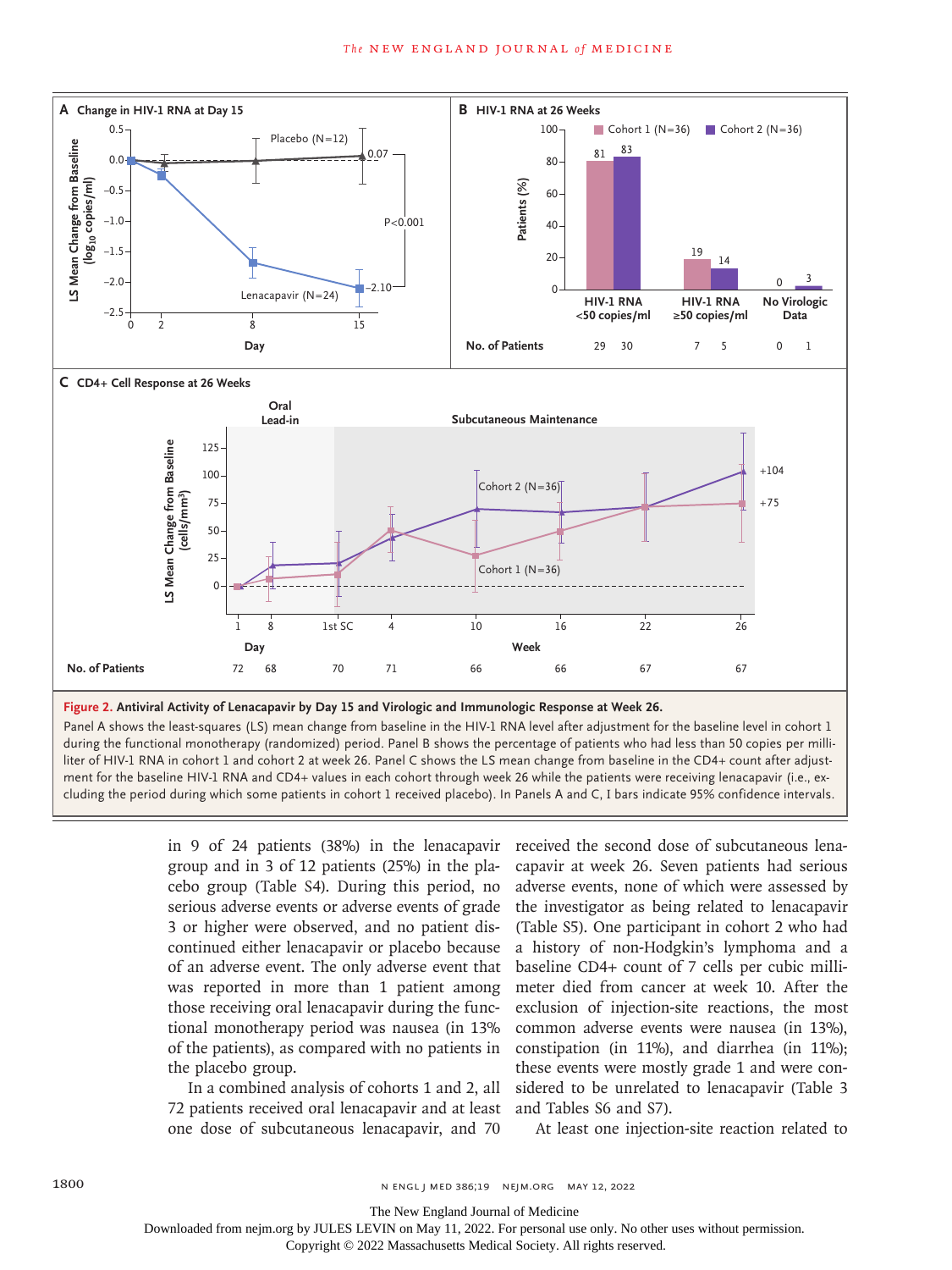| Table 2. Virologic Response at Week 26.*      |                        |                               |                                   |  |
|-----------------------------------------------|------------------------|-------------------------------|-----------------------------------|--|
| Variable                                      | Cohort 1<br>$(N = 36)$ | Cohort 2<br>$(N = 36)$        | <b>All Patients</b><br>$(N = 72)$ |  |
|                                               |                        | no. of patients/total no. (%) |                                   |  |
| Age                                           |                        |                               |                                   |  |
| $<$ 50 yr                                     | 9/9 (100)              | 16/19(84)                     | 25/28 (89)                        |  |
| $\geq 50$ yr                                  | 20/27(74)              | 14/17(82)                     | 34/44(77)                         |  |
| Sex                                           |                        |                               |                                   |  |
| Male                                          | 20/26 (77)             | 22/28 (79)                    | 42/54 (78)                        |  |
| Female                                        | 9/10(90)               | 8/8 (100)                     | 17/18(94)                         |  |
| <b>Black race</b>                             |                        |                               |                                   |  |
| Yes                                           | 13/16(81)              | 9/11(82)                      | 22/27(81)                         |  |
| <b>No</b>                                     | 16/19(84)              | 21/25(84)                     | 37/44(84)                         |  |
| CD4+ count at baseline                        |                        |                               |                                   |  |
| <200 cells/mm <sup>3</sup>                    | 21/27(78)              | 16/19(84)                     | 37/46 (80)                        |  |
| $\geq$ 200 cells/mm <sup>3</sup>              | 8/9(89)                | 14/17(82)                     | 22/26 (85)                        |  |
| Viral load at baseline                        |                        |                               |                                   |  |
| $\leq$ 100,000 copies/ml                      | 25/29 (86)             | 25/29 (86)                    | 50/58 (86)                        |  |
| >100,000 copies/ml                            | 4/7(57)                | 5/7(71)                       | 9/14(64)                          |  |
| Overall susceptibility score;                 |                        |                               |                                   |  |
| $0$ to $<$ l                                  | 4/6(67)                | 4/5(80)                       | 8/11(73)                          |  |
| $1$ to $<$ 2                                  | 11/12(92)              | 10/11(91)                     | 21/23(91)                         |  |
| $\geq$ 2                                      | 14/18(78)              | 16/20(80)                     | 30/38 (79)                        |  |
| Number of fully active antiretroviral agents; |                        |                               |                                   |  |
| 0                                             | 4/6(67)                | 5/6(83)                       | 9/12(75)                          |  |
| $\mathbf{1}$                                  | 12/14(86)              | 12/13(92)                     | 24/27 (89)                        |  |
| $\geq$ 2                                      | 13/16(81)              | 13/17(76)                     | 26/33 (79)                        |  |
| <b>INSTI</b> resistance                       |                        |                               |                                   |  |
| Yes                                           | 23/27(85)              | 20/23 (87)                    | 43/50 (86)                        |  |
| No                                            | 5/8(62)                | 9/12(75)                      | 14/20 (70)                        |  |
| Use of dolutegravir or darunavir              |                        |                               |                                   |  |
| Both dolutegravir and darunavir               | 10/12(83)              | 8/12(67)                      | 18/24(75)                         |  |
| Dolutegravir only                             | 5/6(83)                | 5/6(83)                       | 10/12(83)                         |  |
| Darunavir only                                | 7/9(78)                | 11/11 (100)                   | 18/20 (90)                        |  |
| No dolutegravir or darunavir                  | 7/9(78)                | 6/7(86)                       | 13/16(81)                         |  |
| Use of ibalizumab                             |                        |                               |                                   |  |
| Yes                                           | 9/12(75)               | 3/5(60)                       | 12/17(71)                         |  |
| No                                            | 20/24 (83)             | 27/31(87)                     | 47/55 (85)                        |  |

\* A virologic response was defined as an HIV-1 RNA level of less than 50 copies per milliliter.

† The overall susceptibility score in a given patient is the sum of individual scores according to the baseline optimized background therapy.

lenacapavir was reported in 45 patients (63%); nodule 10 weeks after receipt of the week 52 these events included pain (in 31%), swelling (in 31%), erythema (in 25%), and nodule formation (in 24%) (Table S8 and Fig. S1). Most injectionsite reactions, including pain, were grade 1 and resolved within days; nodules were all grade 1. No grade 4 injection-site reactions were reported. One patient discontinued lenacapavir because of a grade 1 formation of an injection-site

injection.

Laboratory abnormalities of grade 3 or higher occurred in 28% of the patients. Low levels of creatinine clearance or estimated glomerular filtration rate or high creatinine levels were transient or unconfirmed abnormalities. Episodes of hyperglycemia and glycosuria were transient, unconfirmed, or related to underlying diabetes (Table S9).

The New England Journal of Medicine

Downloaded from nejm.org by JULES LEVIN on May 11, 2022. For personal use only. No other uses without permission.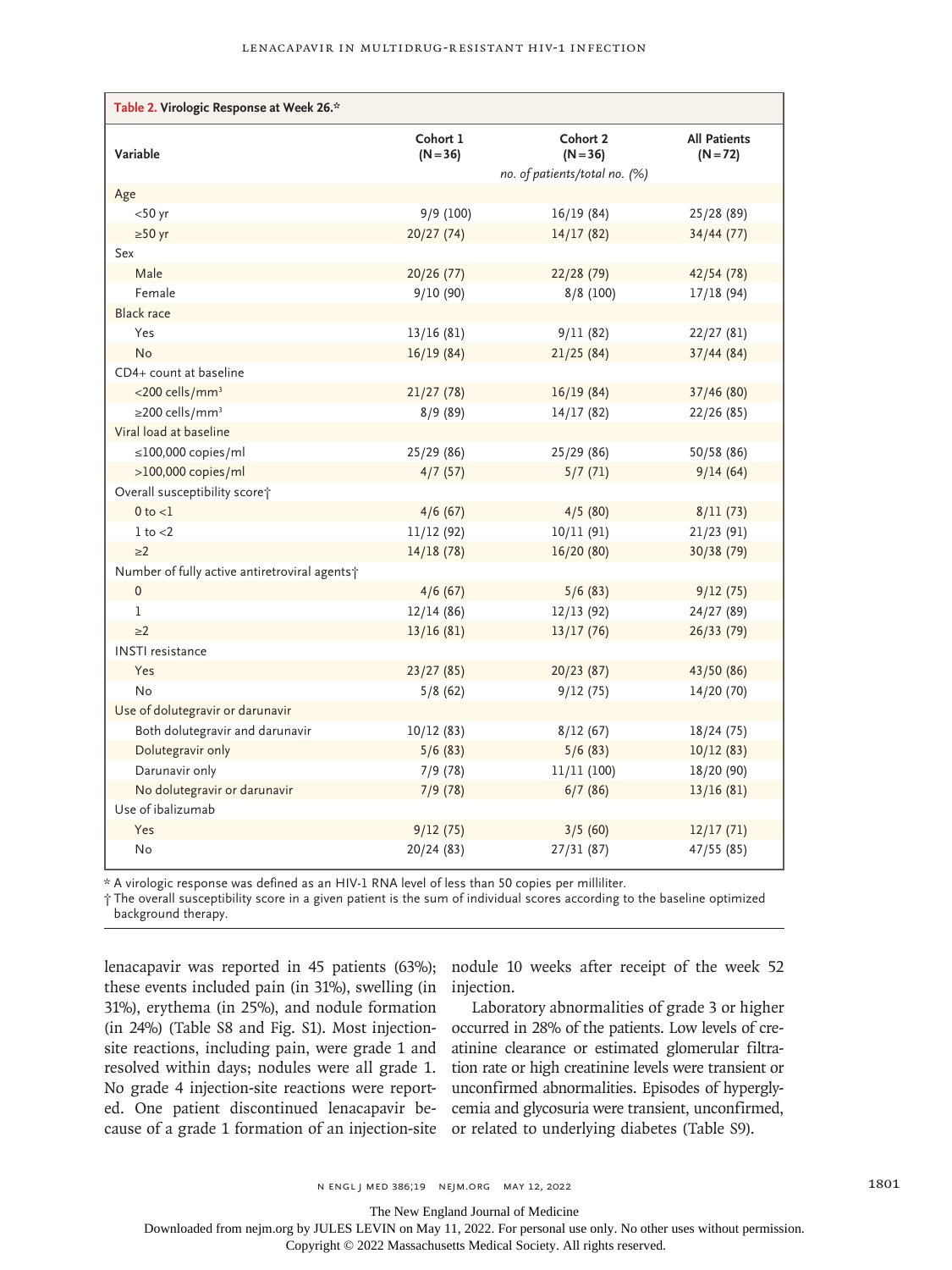| Table 3. Adverse Events.*                            |                        |                        |                                   |  |
|------------------------------------------------------|------------------------|------------------------|-----------------------------------|--|
| <b>Adverse Event</b>                                 | Cohort 1<br>$(N = 36)$ | Cohort 2<br>$(N = 36)$ | <b>All Patients</b><br>$(N = 72)$ |  |
|                                                      |                        | no. of patients (%)    |                                   |  |
| Injection-site reaction                              |                        |                        |                                   |  |
| Related to lenacapavirt                              | 23(64)                 | 22(61)                 | 45 (62)                           |  |
| Pain                                                 | 10(28)                 | 12(33)                 | 22(31)                            |  |
| Swelling                                             | 12(33)                 | 10(28)                 | 22(31)                            |  |
| Erythema                                             | 8(22)                  | 10(28)                 | 18(25)                            |  |
| Nodule formation                                     | 13(36)                 | 4(11)                  | 17(24)                            |  |
| Induration                                           | 2(6)                   | 9(25)                  | 11(15)                            |  |
| Any adverse event, excluding injection-site reaction |                        |                        |                                   |  |
| <b>Nausea</b>                                        | 7(19)                  | 2(6)                   | 9(12)                             |  |
| Constipation                                         | 7(19)                  | 1(3)                   | 8(11)                             |  |
| Diarrhea                                             | 5(14)                  | 3(8)                   | 8(11)                             |  |
| Abdominal distention                                 | 5(14)                  | 2(6)                   | 7(10)                             |  |
| Arthralgia                                           | 4(11)                  | 2(6)                   | 6(8)                              |  |
| Back pain                                            | 2(6)                   | 4(11)                  | 6(8)                              |  |
| Cough                                                | 5(14)                  | 1(3)                   | 6(8)                              |  |
| Headache                                             | 2(6)                   | 4(11)                  | 6(8)                              |  |
| Pyrexia                                              | 3(8)                   | 3(8)                   | 6(8)                              |  |
| Urinary tract infection                              | 2(6)                   | 4(11)                  | 6(8)                              |  |
| Covid-19                                             | 2(6)                   | 3(8)                   | 5(7)                              |  |
| Fatigue                                              | 4(11)                  | 0                      | 4(6)                              |  |
| Oral candidiasis                                     | 3(8)                   | 1(3)                   | 4(6)                              |  |
| Rash                                                 | 2(6)                   | 2(6)                   | 4(6)                              |  |
| Vomiting                                             | 1(3)                   | 3(8)                   | 4(6)                              |  |

\* Listed are events that occurred in at least 5% of all the patients. Multiple adverse events were counted only once per patient for the highest severity grade for each preferred term. Covid-19 denotes coronavirus disease 2019. † The relationship between the listed reaction and exposure to lenacapavir was determined by the investigator.

#### Discussion

In this small randomized trial involving patients with multidrug-resistant HIV-1 infection with limited treatment options, lenacapavir led to a significant decrease in viral load as functional monotherapy. In combination with optimized background therapy, treatment with lenacapavir also led to a high rate of virologic suppression, along with a clinically meaningful increase in the CD4+ count. At week 26, the mean change in viral load in the two cohorts (70 patients) was  $-2.54 \log_{10}$  copies per milliliter. Reductions in HIV-1 RNA levels that are maintained for 16 to 24 weeks have been associated with a reduced risk of disease progression and death.13,14

In this trial, the observed rate of virologic suppression was achieved even though 17% of the patients had no fully active agent in their optimized background therapy. Some patients had virus that was resistant to ibalizumab or fostemsavir at baseline, which illustrated their limited treatment options. In contrast, recent clinical trials involving patients with multidrugresistant HIV-1 infection required that patients have at least one fully active agent in their optimized background therapy.15,16

Despite the small sample size, efficacy across subgroups that were defined according to the optimized background therapy suggests that lenacapavir contributed to treatment efficacy across a diverse and difficult-to-treat population. Included were patients who had resistance to integrase inhibitors or who had received background therapy that consisted of no more than one fully active agent or that did not contain either dolutegravir or darunavir. Most HIV-1 variants with mutations conferring resistance to lenacapavir have a reduction in replication capacity, which suggests that such variants may have a reduced ability to establish or maintain infection.5 The clinical relevance of lenacapavir

The New England Journal of Medicine